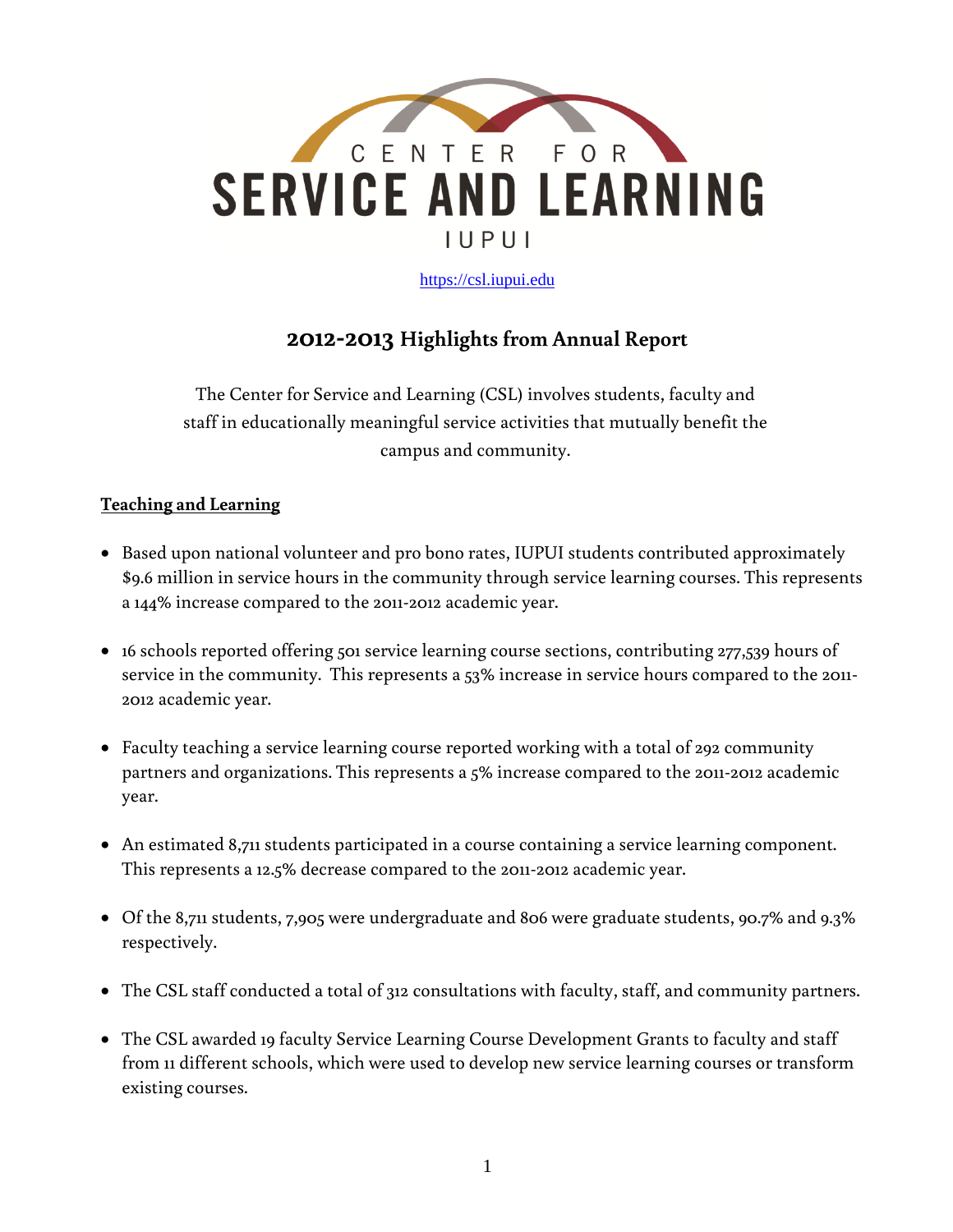- The Service Learning Assistant (SLA) scholarship program supported 48 faculty and staff to advance their community engaged teaching, research, and scholarship (e.g., service learning courses, community-based research, external professional service, partnerships). This funding provides necessary support for faculty and staff whose engaged work requires additional time and energy.
- SLA scholarship support funded the implementation and delivery of 113 service learning course sections.
- SLA scholarships provided 103 undergraduate and graduate students with meaningful out-of-class learning opportunities. Through SLA scholarships, students develop mentoring relationships with faculty and staff associated with the scholarly practice of community engagement.
- The CSL collaborated with the Gateway Program to co-sponsor the Critical Thinking Symposium. The 2013 event emphasized the role of reflection as a dimension of critical thinking and was led by international expert, Dr. Stephen Brookfield. More than 100 faculty attended the event.
- The CSL staff facilitated a faculty learning community (n=8) with a team of faculty in the IU School of Dentistry to examine vertical integration of service learning as a dimension of the curriculum and to recognize student assessment of learning associated with domestic and international service learning.
- The CSL staff conducted "To Your Door" workshops on campus resourcing and pedagogy associated with service learning with the English for Academic Purposes program (n=15) faculty and with faculty in the School of Engineering and Technology (n=45).
- The CSL staff consulted on best practices for integrative and interdisciplinary learning at the Plater Institute on the Future of Learning.
- The CSL staff consulted on capacity building for interdisciplinary collaborations and partnership building at the 2013 Themed Learning Community Retreat.

## **Research, Scholarship, and Creative Activity**

- The CSL staff regularly engaged in scholarly activities informing best practices associated with service learning and civic engagement and research on student civic growth and faculty development. The CSL staff conducted 38 presentations at conferences hosted by such organizations as:
	- o American Association of Colleges & Universities
	- o American College Personnel Association
	- o Assessment Institute
	- o Association for Authentic, Experiential, and Evidence-Based Learning
	- o Association of International Education Administrators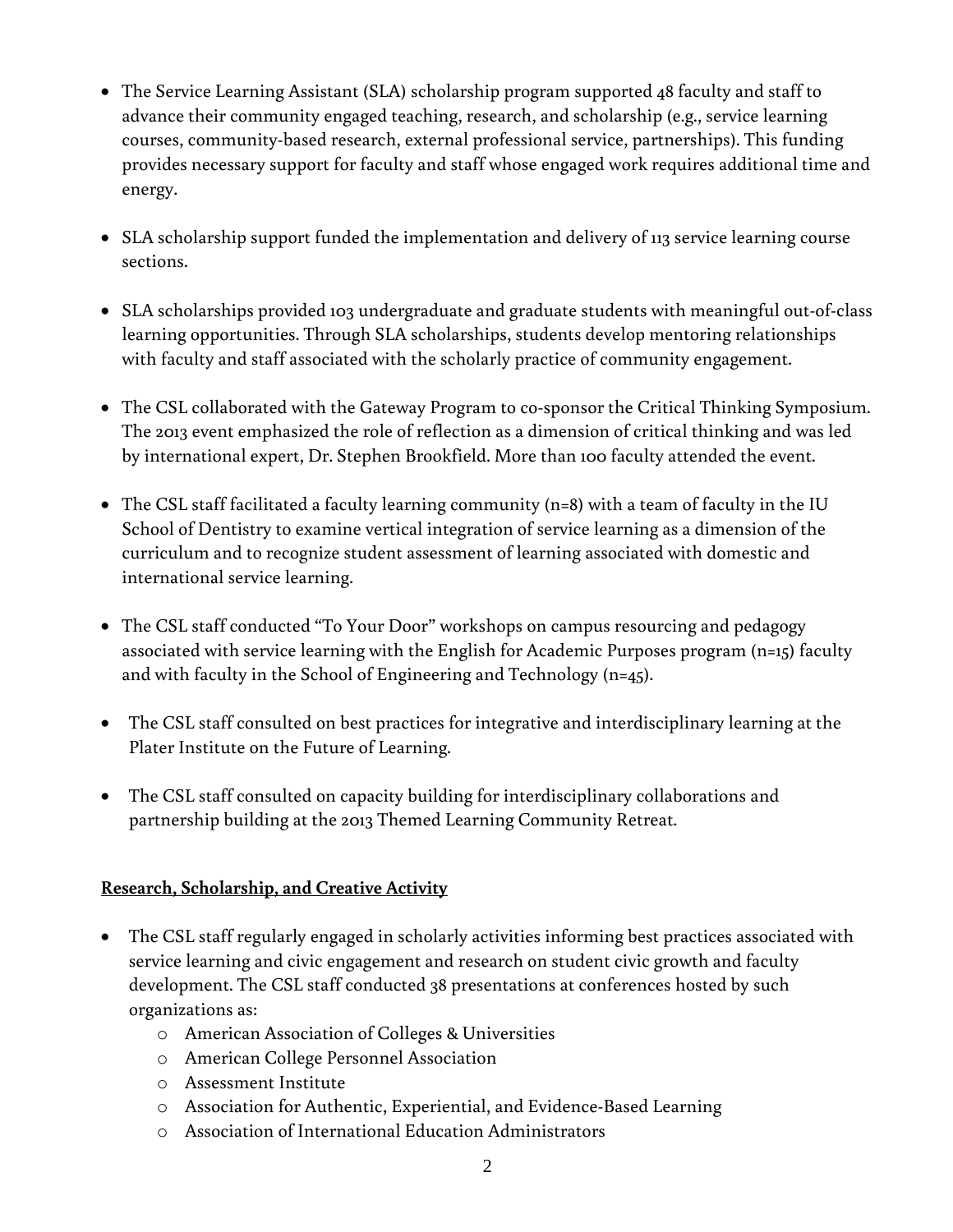- o Association of Midwest Museums
- o Association for Research on Non-profit and Voluntary Action
- o Campus Compacts (Indiana, Illinois, Missouri)
- o Coalition for Community Schools
- o Coalition of Urban and Metropolitan Universities
- o Cornell University's Faculty Institute for Community Engaged Learning and Teaching
- o Engaged Democracies Summit
- o Global University Network for Innovation
- o Gulf South Summit
- o Illinois Conference on Volunteer Administration
- o Illinois Federation of Community Schools Forum
- o IMPACT National Conference
- o International Association for Research on Service-Learning and Community Engagement
- o Intercollegiate Y
- o International Center of Indiana
- o NASPA-Student Affairs Administrators in Higher Education
- o National Learning Communities Conference
- o Nonprofit Academic Centers Council
- o United Way of Central Indiana
- o University of Notre Dame's Faculty Summer Institute
- Faculty and staff from IUPUI authored or co-authored 13 articles, conducted 47 presentations, and created 8 other scholarly products related to their service learning and community engagement activities.
- The CSL awarded \$4,500 to 6 faculty to disseminate outcomes and best practices at national and regional conferences associated with their community-engaged teaching and research.
- The CSL staff disseminated The Road Half Traveled: University Engagement at a Crossroads to campus leadership, which highlights IUPUI's community partnerships and discusses the role of anchor institutions in their surrounding communities.
- Tom Hahn joined the CSL as the Research Associate to support future research, scholarship, and grant activity.
- The CSL received a grant from Indiana Campus Compact for a research project on student development of civic-mindedness.
- $\bullet$  The  $5^{\text{th}}$  annual Connecting Campuses with Communities had record enrollment. The Service Learning Institute, organized by Indiana Campus Compact, had 40 participants and the IUPUI Research Academy had 35 participants. A total of 56 participants representing 41 institutions attended the event.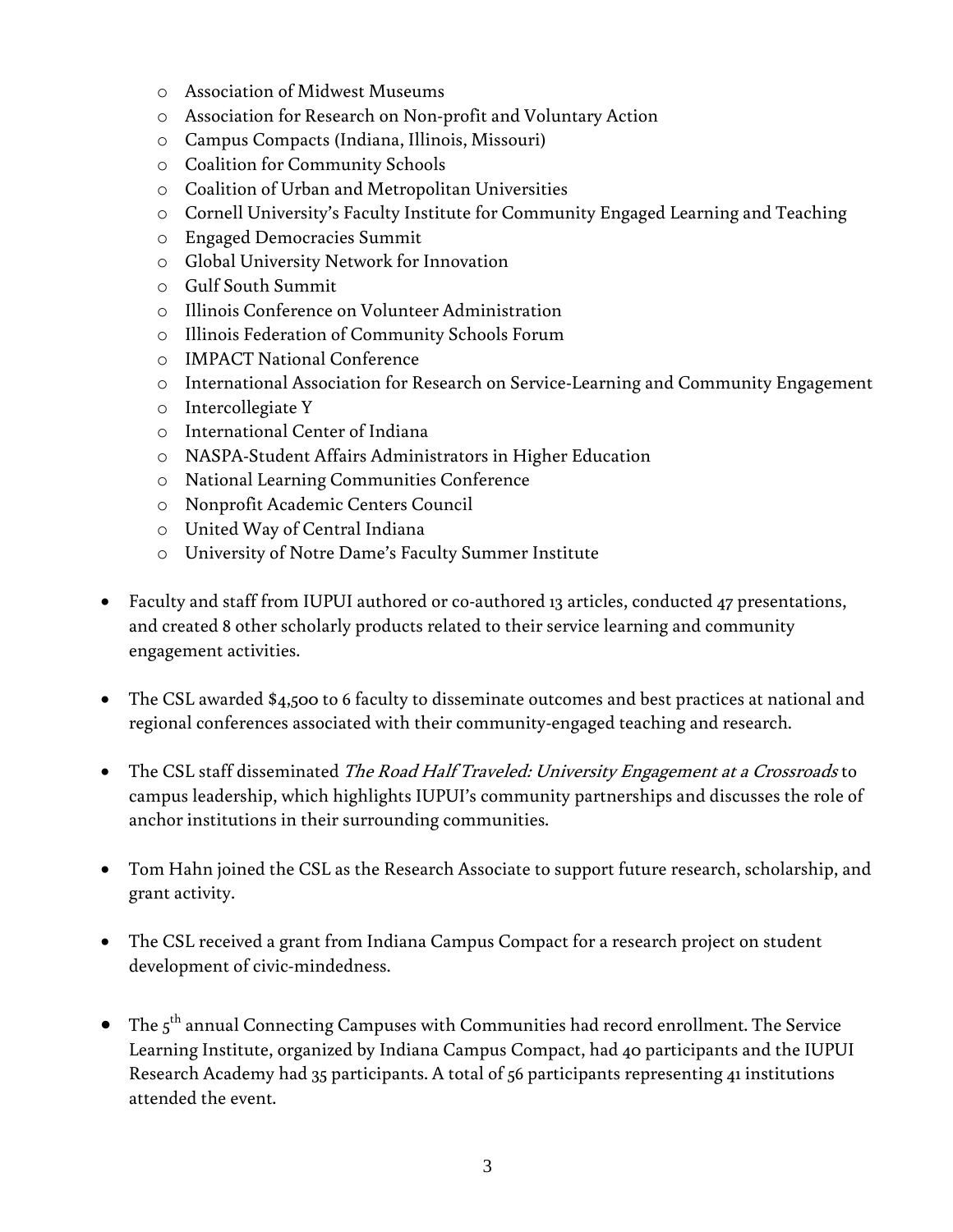#### **Civic Engagement**

- A total of 3,444 students, faculty, and staff participated in community service events cosponsored by the CSL and Office of Student Involvement. This is a 16% increase compared to the 2011-2012 academic year.
- In the 2012-2013 academic year, students, faculty, and staff participating in community service events at IUPUI contributed \$345,826 in service to the community (more than 15,620 hours of service x national volunteer rate of \$22.14/hour).
- In 2012-2013, Sam H. Jones Community Service Scholarships were awarded to 195 students (153 undergraduate, 42 graduate) who contributed nearly \$1 million in service hours to support the civic engagement mission of the campus (43,588 hours of service x national volunteer rate of \$22.14/hour).
- $\bullet~$  IUPUI's 12<sup>th</sup> annual Dr. Martin Luther King, Jr. Day of Service had a record number of 723 participants including faculty, staff, students, and community guests. This is a 22% increase compared to the 2011-2012 academic year.
- The Fall Involvement Expo had a record number of 1,600 participants who came to learn about student organizations and non-profit organizations that connect IUPUI students with the community. This is a 72% increase compared to 2011-2012 academic year.
- Due to growing interest in Alternative Spring Break Trips, IUPUI arranged 10 trips this year and 86 students and faculty/staff participated. The CSL and Office of Student Involvement increased the number of opportunities to serve and resulted in 3 additional trips this year compared to the 2011-2012 academic year.
- Democracy Plaza engaged 626 students, faculty, and staff in programs and events that promoted civil, civic dialogue about contemporary social and political issues and encouraged informed voter participation for a total of 1,245 hours.
- Of Federal Work-Study money earned by students at IUPUI, 35% was earned by students working in the community (as opposed to on campus). This exceeds the national guidelines of 7% for community-based placements.
- The CSL staff engaged with more than 20 NearWest and West Indianapolis community partners. This involvement continues to support a strategic partnership with the community.
- The CSL's Office of Community Work Study recruited and trained 68 Federal Work-Study eligible students as America Reads\*America Counts (AR\*AC) coaches and leaders. These college students provided 9,029 hours of free tutoring.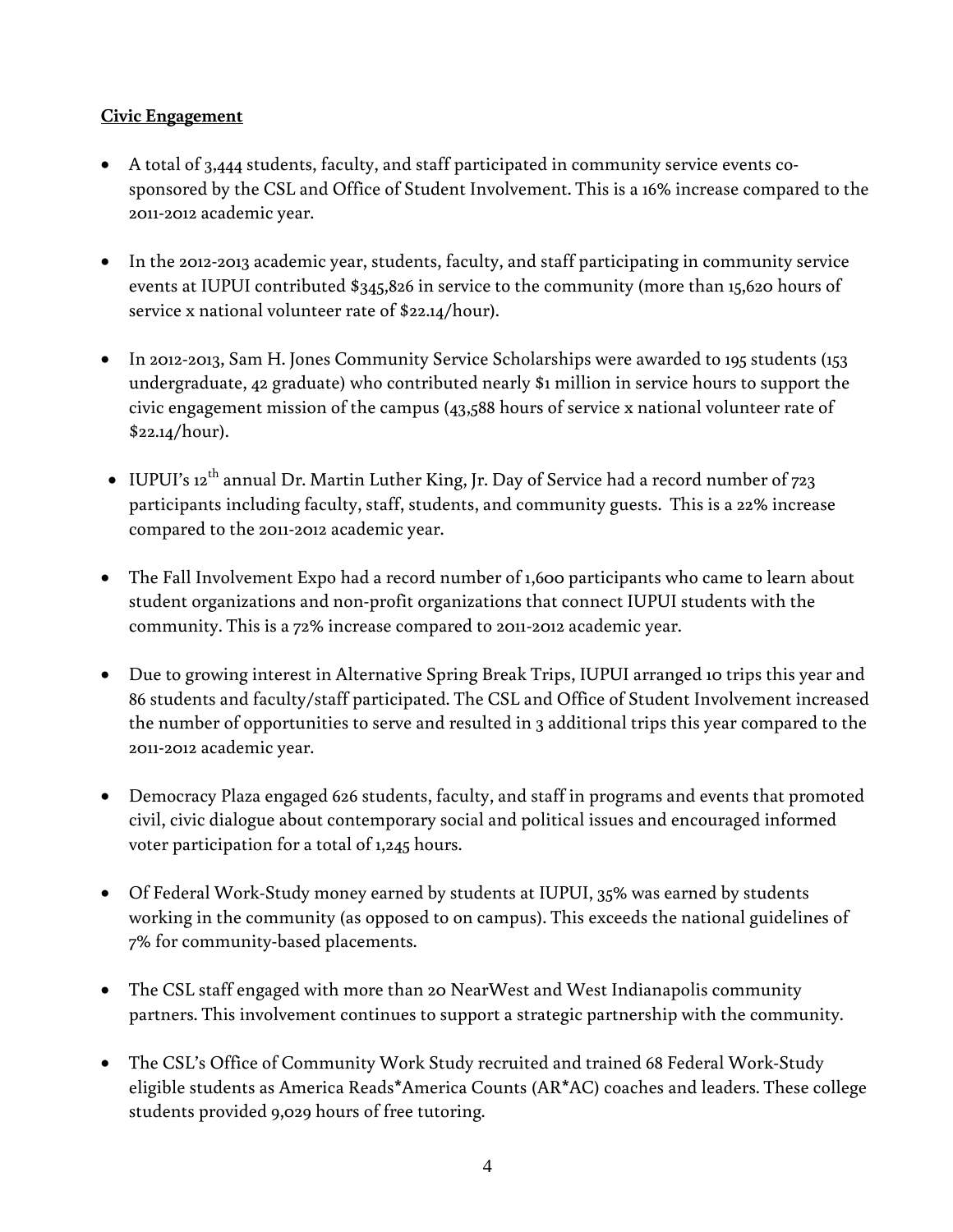## **Diversity**

- In the Sam H. Jones Community Service Scholarship Program, 30% of the students self-identify as representing a racial or ethnic minority compared to 22% of the campus population.
- Students in the Sam H. Jones Community Service Scholarship Program self-identified as: 10% Black/African American, 8% Hispanic/Latino, 8% Asian, 4% other, and 70% white.
- Participants in the United Way Day of Caring self-identified as: 13.6% Black/African American, 6.6% Hispanic/Latino, 3% Asian, 5.7% International, 4% other, and 66.6% white.
- Participants in the Dr. Martin Luther King Jr. Day of Service self-identified as: 19.4% Black/African American, 6.9% Hispanic/Latino, 4.3% Asian, 4.1% International, 3% other, and 61.8% white.
- Participants in the César Chávez Day of Service self-identified as: 10.6% Black/African American, 4.4% Hispanic/Latino, 4.1% Asian, 6.7% International, 5% other, and 52.5% white.
- The CSL provided staff support to the School of Liberal Arts to plan and implement the  $24^{\text{th}}$ annual Taylor Symposium, "It Takes a City: Toward a Diverse and Humane Community". This annual event, devoted to dialogue between campus and community, was attended by over 200 faculty, students, and community members.
- 71% of students in the America Reads\*America Counts (AR\*AC) Program reported gaining skills that improve their ability to work with diverse populations as a primary outcome.

# **Best Practices**

- The CSL staff worked with 16 faculty on the use of digital storytelling to enhance reflection and provide authentic evidence of civic growth. In addition to using this pedagogical strategy in courses, a total of 37 Sam H. Jones Community Service Scholars created a digital story to illustrate their civic growth as a result of participation in the program.
- The CSL staff consulted with faculty and administrators from 45 universities to share best practices, expertise, and ideas related to service learning pedagogy and integrating and supporting civic engagement on college campuses. This included 6 international exchanges with Beijing Normal University Zhuhai, Kansai University, Osaka Kyoiku University, and Global Service Leaders from Spain, Indonesia, and Brazil.
- In conjunction with the Midwest Center for University-Assisted Community Schools, the CSL staff hosted visitors from the University of Hawaii-Manoa to share best practices in afterschool literacy programs, the Indiana Department of Education to discuss strategies for community outreach, and consulted with the Illinois Federation of Community Schools and Metropolitan